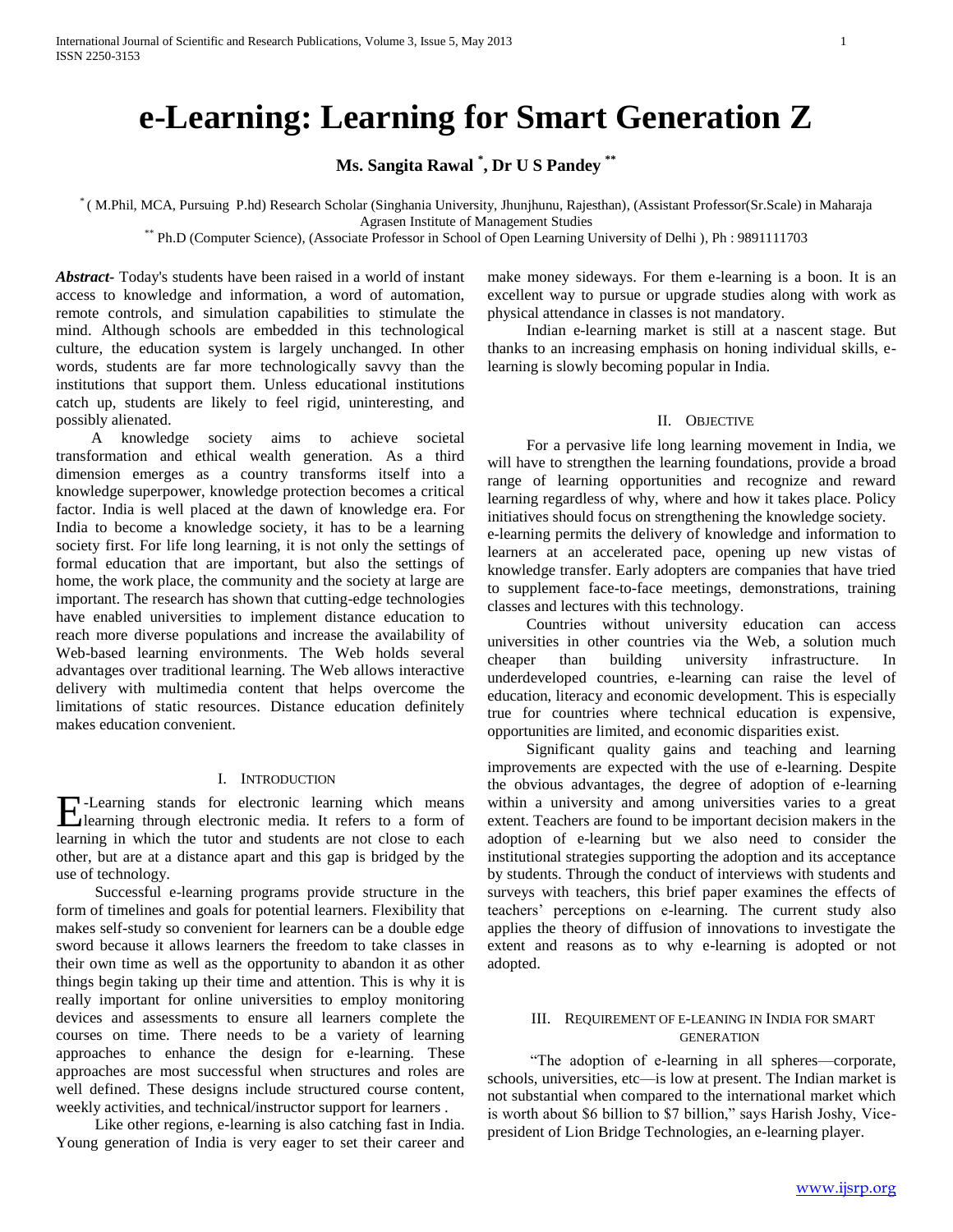e-learning in India has been most successful in the corporate segment where it is seen as a means of achieving business goals and motivating employees.

 However, one of the problems with e-learning in India is the lack of course content, especially outside the mainstream focus areas of IT education, English-language content, and tutorial-like courses. There will be high demand for people who can develop multi-lingual courseware that addresses various topics. Gartner says that one of the top 10 positions among Global 1000 companies of the future will be that of an online learning designer.

 In a market such as India where the concept is still new, one crucial element that will make a difference in generating a good response is marketing. This not only holds true for segments such as government and education, but for the corporate sector as well. Experts are of the view that there needs to be a mindset for the adoption of e-learning.

## IV. IMPACT OF E-LEARNING METHODS ON STUDENTS

 Web teaching environments can also be differentiated by their interactive nature with synchronous (instructor facilitated) models providing a real time teaching experience, while less resource hungry asynchronous (self paced) approaches are more appropriate for "any time" learners.

 At the macro level, these environments can be classified as web-assisted where web technology is used to support the traditional teaching environment, or web-based where the internet hosts the virtual classroom.

 The diagram in Figure 1 is based on research performed into how people remember (Dale, 1969) and expanded by Van Dam (2003) to reflect its implications on online learning and instructional design. The diagram demonstrates how media rich, interactive learning environments can enhance the learning experience.

 Dale's work is fundamental to most modern constructivist teaching paradigms postulates that people are more likely to retain knowledge when it is delivered in a multi-sensory manner and, in particular, when it is applied to a real world context.



#### **Figure 1: Mapping e-Learning methods to Levels of Learning (Van Dam, 2004)**

 Van Dam uses Dale's hierarchy to illustrate how various elearning applications can be used to support different levels of learning. He also cautions that as the level of instructional design increases from basic e-reading to a richer e-learning environment, there can be significant cost, time and resourcing implications.

### V. E-LEARNING DELIVERY METHODS FOR GENERATION-Z

 Another approach to categorizing e-learning technology in a residential teaching environment is to map how academics can use the different delivery methods over the different facets of the educational experience. Current teaching practice tends to focus on four critical dimensions of teaching:

- Access to the body of knowledge (teaching)
- Process of knowledge assimilation (understanding)
- Evaluation and Feedback (assessment)
- Support

 Given the need for group interaction to facilitate learning and support and the potential danger of isolation inherent in e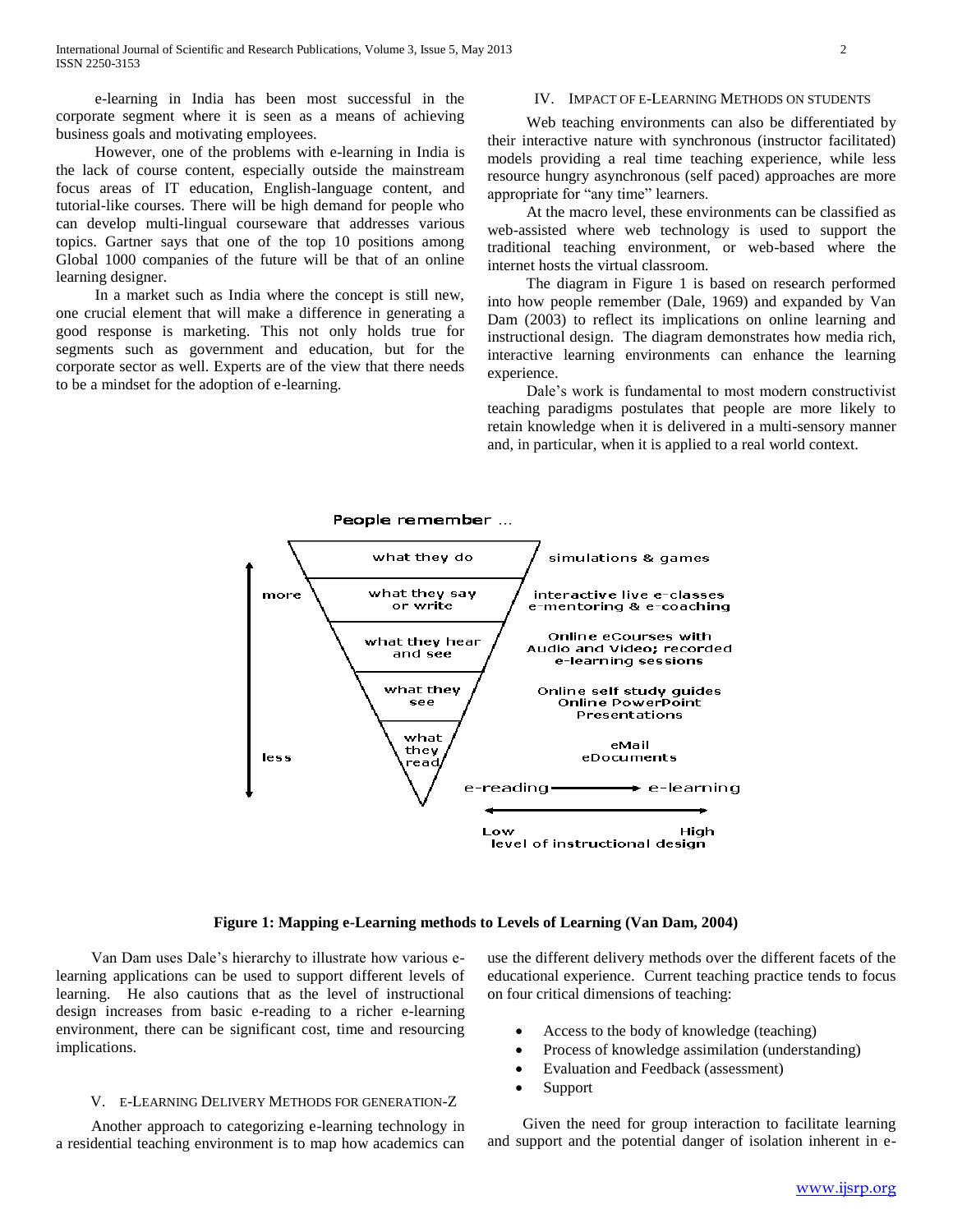learning environments, a fifth dimension, collaboration, is added to the list. These dimensions can be mapped against the three learning infrastructures available in a blended e-learning environment (Face to Face, Asynchronous and Synchronous) to

identify some of the main delivery mechanisms that can be used to addresses each dimension of the teaching experience.

|                               |     | Learning Delivery Methods |       |                      |                 |                    |  |
|-------------------------------|-----|---------------------------|-------|----------------------|-----------------|--------------------|--|
| Teaching                      |     | Traditional               |       | Asynchronous         |                 | Synchronous        |  |
| Dimensions                    |     | Face to Face              |       | Self-paced elearning |                 | Online elearning   |  |
| Teaching<br>Acquire Knowledge |     | Lectures                  |       | Guides,              | Readings,       | Online             |  |
|                               |     |                           |       | Presentations        |                 | interactive        |  |
|                               |     |                           |       |                      |                 | classes            |  |
| Understanding                 |     | Tutorials,                |       | Computer             | based           | Online exercises   |  |
|                               |     | Workshops                 |       | training modules     |                 |                    |  |
| Evaluation                    |     | Paper                     | based | Online               | assessment      | Live assessment    |  |
| Feedback                      | and | Tests Marked              |       | and feedback         |                 | and feedback       |  |
|                               |     | Feedback                  |       |                      |                 |                    |  |
|                               |     | Group                     | work, | Email,               | <b>Bulletin</b> | Interactive chats, |  |
| Collaborate                   |     | Classroom                 |       | boards, List servers |                 | Instant            |  |
|                               |     | discussion                |       |                      |                 | messaging          |  |
|                               | and | Hot                       | Seat. | Online help,         | Online          | Online coaching    |  |
| Support<br>Reinforce          |     | Coaching                  | and   | <b>KM</b> systems    |                 | and mentoring      |  |
|                               |     | mentoring                 |       |                      |                 |                    |  |

|  |  |  | Table 1: Mapping Learning Delivery Methods to Teaching Dimensions |  |  |  |
|--|--|--|-------------------------------------------------------------------|--|--|--|
|--|--|--|-------------------------------------------------------------------|--|--|--|

 In Table 1 the traditional approach includes the learning delivery methods long established in the higher education environment. Classroom lectures supported by tutorials or workshops are the main teaching mechanism. Tests and exams are paper-based and feedback provided by the return of marked scripts and review lectures. Collaborative work can take a number of forms, from structured group work in tutorials and workshops to classroom discussion and group projects. Finally each teaching approach should have a support structure. In the traditional delivery method this could take the form of a "hot seat" facility for students with particular problems, to special workshops and programmes where weaker students can get additional assistance.

 Residential universities have an advantage over their virtual counterparts in that they are able to build on the strengths of face to face teaching approaches and incorporate e-learning tools and techniques where they are most suited. This mix of traditional and e-learning methods is often referred to as a blended approach to e-learning (Konrad 2003).

### VI. TOOLS AND TECHNOLOGIES USED FOR SMART GENERATION-Z

 A successful e-learning experience will use a combination of the technologies most appropriate for the practitioner, the learner group, the course content and course assessment. Central to e-learning success are communication technologies which are generally categorized as synchronous or asynchronous. Synchronous activities happen at the same time and involve the exchange of ideas and information with one or more participants.

 Synchronous activities occur with all participants joining in at once, as with an online chat session or a virtual classroom. Virtual classrooms (also virtual conferences or web conferences) allow practitioners and students to interact in real time from their own computer using text chat, live voice, and interactive whiteboards.

 Asynchronous activities are conducted with participants providing input at different times and use technologies such as blogs, wikis, discussion forums, and email.

 **A Learning Management System (LMS)** is software for delivering content, tracking students and managing training. Practitioners set up a course web page to hold learning content and assessments, then track and manage their students with tools like grade books and activity reports.

 **M-Learning or mobile learning** covers learning with portable technologies like mobile phones, or PDAs (personal digital assistant), where the focus is on the technology (which could be in a fixed location, such as a classroom); learning across contexts, where the focus is on the mobility of the learner, interacting with portable or fixed technology; and learning in a mobile society, with a focus on how society and its institutions can accommodate and support the learning of an increasingly mobile population that is not satisfied with existing learning methodologies.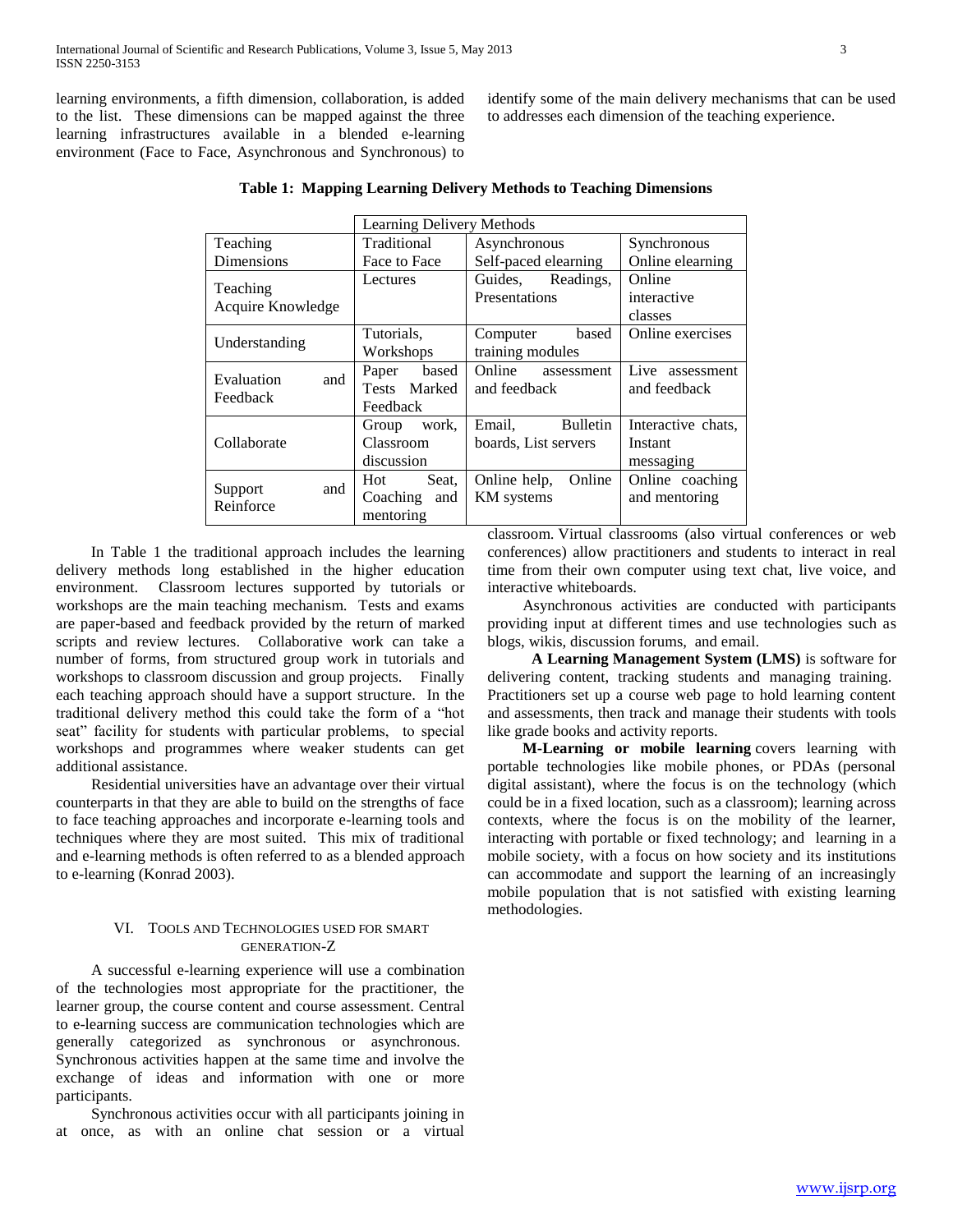

 **Web 2.0 or social networking** encompasses a number of tools that can be used to develop content and communication in an interrelated relationship. These tools are generally freely available to trainers and web users and include :-

- $\triangleright$  Virtual conferencing
- **Examing Management Systems (LMSs)**
- $\triangleright$  Blogs
- Wikis
- $\triangleright$  Web 2.0 or social networking tools
- $\triangleright$  Social bookmarking
- $\triangleright$  Virtual Worlds Real Learning
- $\triangleright$  Mobile Learning

#### **e-Learning Tools**

## **E-learning Authoring tools :**

 MS Word, Power point, Macromedia DreamWeaver, Flash, Authorware, Director, XML Spy, and Visual Intradev

#### **E-learning Programming languages :**

|                                   | Java, JSP, C++, visual basics, VB.net, ado.net, advanced |  |  |     |  |  |  |
|-----------------------------------|----------------------------------------------------------|--|--|-----|--|--|--|
| java,                             | Mobile                                                   |  |  | VR. |  |  |  |
| E-learning Database development : |                                                          |  |  |     |  |  |  |
|                                   | Oracle, MS access, MS SQL, SQL server                    |  |  |     |  |  |  |

## **E-learning Graphics production tools :**

 Photoshop, Sound forge, Premier, Flash, Illustrator, Corel Draw, and 3D studio Max, DirectorMX

## VII. EMERGING WEB TECHNOLOGIES FOR SHAPING EDUCATION

 Teachers are starting to explore the potential of blogs, media-sharing services and other social software - which, although not designed specifically for e-learning, can be used to empower students and create exciting new learning opportunities.

 The traditional approach to e-learning has been to employ the use of a Virtual Learning Environment (VLE), software that is often cumbersome and expensive - and which tends to be structured around courses, timetables, and testing.

 That is an approach that is too often driven by the needs of the institution rather than the individual learner. In contrast,elearning-2.0 loosely joined' approach that combines the use of discrete but complementary tools and web services - such as blogs, wikis, and other social software - to support the creation of ad-hoc learning communities.

## **Blogging**

 Blogging is increasingly finding a home in education (both in school and university), as not only does the software remove the technical barriers to writing and publishing online - but the 'journal' format encourages students to keep a record of their thinking over time. Blogs also of course facilitate critical feedback, by letting readers add comments - which could be from teachers, peers or a wider audience.

 Students use of blogs are far ranging. A single authored blog can be used to provide a personal space online, to pose questions, publish work in progress, and link to and comment on other web sources.

 Teachers who are subject specialists are also using blogs to provide up-to-date information and commentary on their subject areas, as well as posting questions and assignments and linking to relevant news stories and websites.

#### **Podcasting**

 Podcasting has become a popular technology in education, in part because it provides a way of pushing educational content to learners. However, **student-produced podcasts** are where it's at when it comes to educational podcasting. Swap 'user-generated content' for 'learner- generated content' and you soon get the picture. Apple, with its strong presence in the education market, has been quick to recognize the learning potential of student podcasting.

#### **Immersive and Gaming Environments**

 With 3D virtual environments coming online at a steady pace, sophisticated virtual authoring software, and augmented reality beginning to take hold, learning in 3D is now more feasible than ever. Although it increases development time, the potential for improved learning transfer from virtual environments to the real world can no longer be ignored. And of course, there's the motivational factor too.

#### **Cloud Computing**

 Cloud computing refers to delivering capabilities as an online service accessed from a web browser. The number of applications and services that rely on cloud computing seem to be growing exponentially, impacting both the development and delivery of online learning.